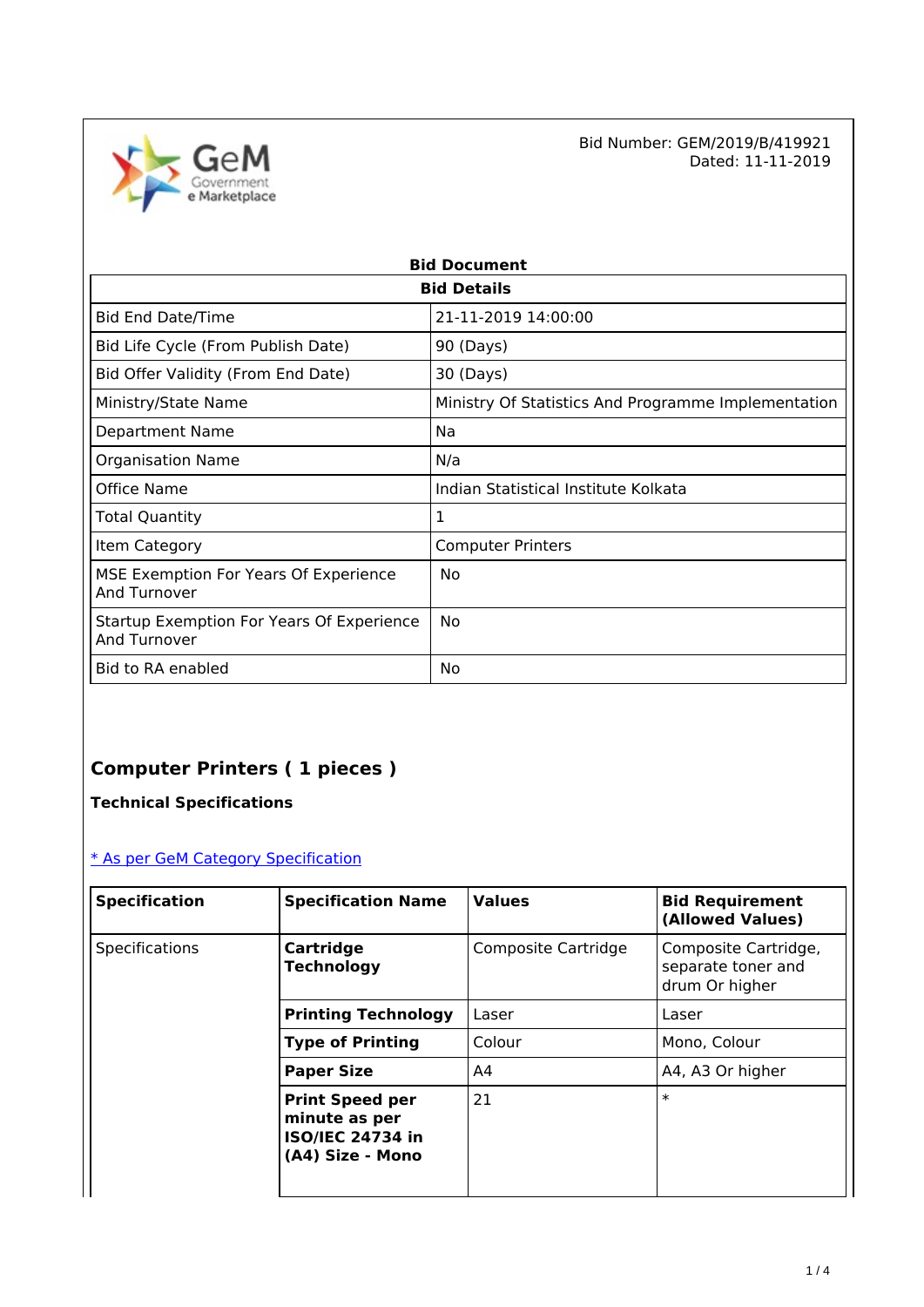| <b>Print Speed per</b><br>minute as per<br><b>ISO/IEC 24734 in</b><br>(A4) - Color                                                                  | 21                      | $\ast$                  |
|-----------------------------------------------------------------------------------------------------------------------------------------------------|-------------------------|-------------------------|
| Resolution (Dpi)                                                                                                                                    | 600x600                 | $\ast$                  |
| Memory (MB)                                                                                                                                         | 256                     | $\ast$                  |
| <b>Hard Disk Capacity</b><br>(GB)                                                                                                                   | $\Omega$                | $\ast$                  |
| Processor Speed                                                                                                                                     | 800 MHz                 | $\ast$                  |
| <b>Duplexing Feature</b>                                                                                                                            | Yes                     | Yes Or higher           |
| Duplex Print Speed (<br>IPM)                                                                                                                        | 12                      | $\ast$                  |
| <b>Network Connectivity</b>                                                                                                                         | Yes                     | $\ast$                  |
| Network Interface, if<br>available                                                                                                                  | Ethernet 10/100         | $\ast$                  |
| <b>Wireless</b><br><b>Connectivity</b>                                                                                                              | Yes                     | Yes Or higher           |
| If Yes, Type of Wireless<br>Connectivity                                                                                                            | Wireless (802.11 b/g/n) | $\ast$                  |
| <b>USB Port</b>                                                                                                                                     | Yes                     | $\ast$                  |
| <b>Number of Main</b><br><b>Paper Trays</b>                                                                                                         | 1                       | 1, 2, 3, 4, 5 Or higher |
| Each Main Paper Tray<br>Capacity                                                                                                                    | 250                     | $\ast$                  |
| <b>Bypass Tray Facility</b>                                                                                                                         | Yes                     | Yes, No Or higher       |
| If Yes, Bypass Tray<br>Capacity                                                                                                                     | 1                       | $\ast$                  |
| Yield of the<br>cartridge/Ink Tank/Ink<br>Pack supplied with<br>Machine as per ISO/IEC:<br>19798/2007(E) for<br>Cyan colour (Number of<br>prints)   | 700                     | $\ast$                  |
| Yield of the<br>cartridge/Ink Tank/Ink<br>Pack supplied with<br>Machine as per ISO/IEC:<br>19798/2007(E) for<br>Yellow colour (Number<br>of prints) | 700                     | $\ast$                  |
| Yield of the<br>cartridge/Ink Tank/Ink<br>Pack supplied with<br>Machine as per ISO/IEC:<br>19752/2004(E) for<br>Black (Number of<br>prints)         | 800                     | $\ast$                  |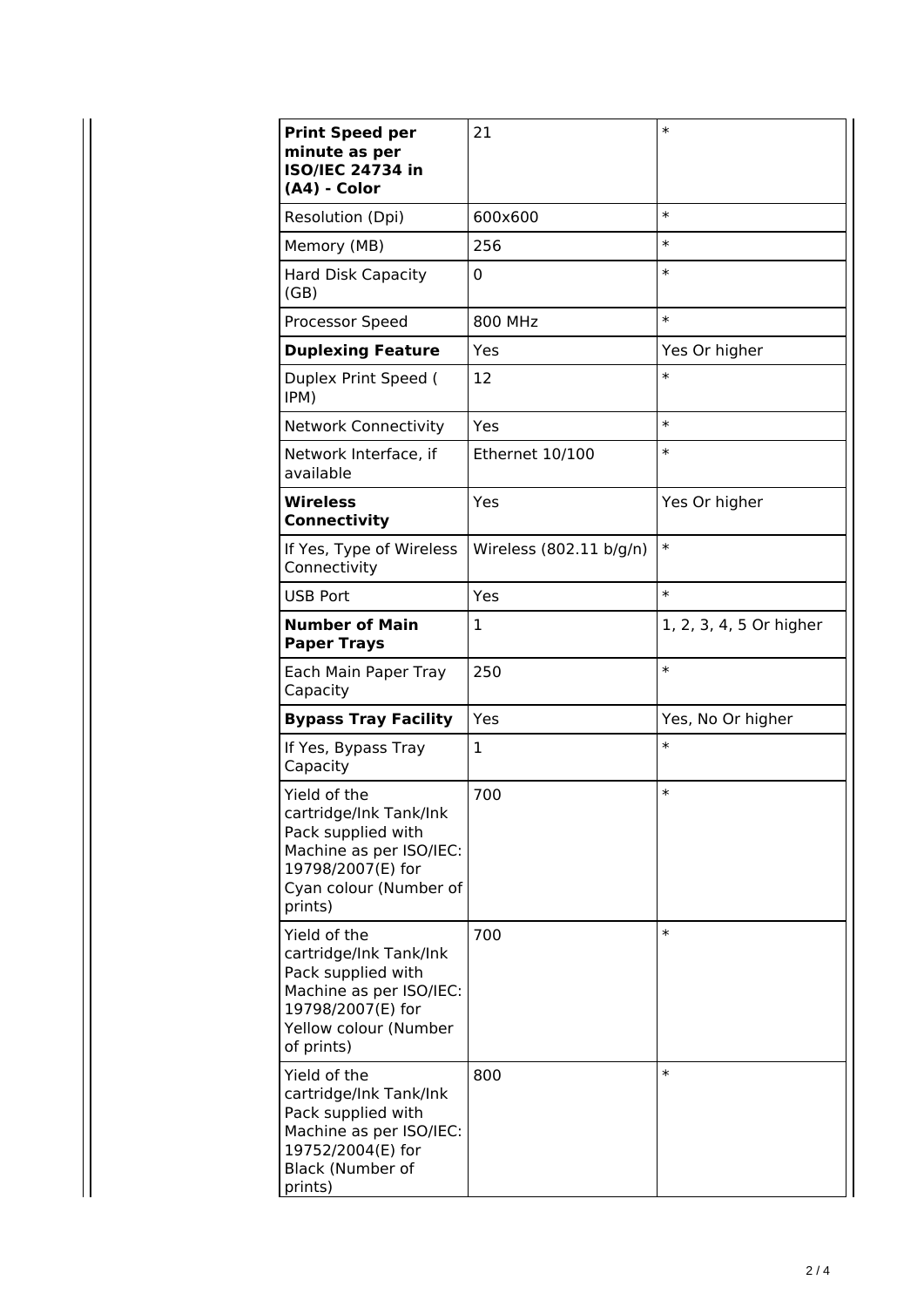| $\ast$<br>Life of Drum in terms of $ 0\rangle$<br>number of Prints in<br>case of Separate Drum<br>and Toner cartridge<br>technology - Cyan<br>$\ast$<br>Life of Drum in terms of $ 0\rangle$<br>number of Prints in<br>case of Separate Drum<br>and Toner cartridge<br>technology - Yellow<br>$\ast$<br>Life of Drum in terms of $ 0\rangle$<br>number of Prints in<br>case of Separate Drum<br>and Toner cartridge<br>technology - Magenta<br>$\ast$<br>Life of Drum in terms of 10<br>number of Prints in<br>case of Separate Drum<br>and Toner cartridge<br>technology - Black<br>$\ast$<br>Duty Cycle (No of<br>40000<br>Prints/month)<br>$\ast$<br>15<br>Minimum Operating<br>Temperature (Degree<br>C)<br>$\ast$<br>30<br><b>Maximum Operating</b><br>Temperature (Degree<br>C)<br>$\ast$<br>30<br>Minimum Operating<br>Humidity (%RH)<br>$\ast$<br>70<br><b>Maximum Operating</b><br>Humidity (% RH)<br><b>BIS Registration under</b><br>Yes<br>$\ast$<br><b>CRS of Meity</b><br>$\ast$<br><b>BIS Registration no</b><br>$\ast$<br><b>Other Certifications</b><br>UL,CE<br>Available<br>$\ast$<br>Dimensions(In mm x<br>$\overline{a}$<br>$mm \times mm$ )<br>$\ast$<br>Weight (In kg)<br>On site OEM<br>5<br>5 Or higher |                  |  |
|----------------------------------------------------------------------------------------------------------------------------------------------------------------------------------------------------------------------------------------------------------------------------------------------------------------------------------------------------------------------------------------------------------------------------------------------------------------------------------------------------------------------------------------------------------------------------------------------------------------------------------------------------------------------------------------------------------------------------------------------------------------------------------------------------------------------------------------------------------------------------------------------------------------------------------------------------------------------------------------------------------------------------------------------------------------------------------------------------------------------------------------------------------------------------------------------------------------------------------|------------------|--|
|                                                                                                                                                                                                                                                                                                                                                                                                                                                                                                                                                                                                                                                                                                                                                                                                                                                                                                                                                                                                                                                                                                                                                                                                                                  |                  |  |
|                                                                                                                                                                                                                                                                                                                                                                                                                                                                                                                                                                                                                                                                                                                                                                                                                                                                                                                                                                                                                                                                                                                                                                                                                                  |                  |  |
|                                                                                                                                                                                                                                                                                                                                                                                                                                                                                                                                                                                                                                                                                                                                                                                                                                                                                                                                                                                                                                                                                                                                                                                                                                  |                  |  |
|                                                                                                                                                                                                                                                                                                                                                                                                                                                                                                                                                                                                                                                                                                                                                                                                                                                                                                                                                                                                                                                                                                                                                                                                                                  |                  |  |
|                                                                                                                                                                                                                                                                                                                                                                                                                                                                                                                                                                                                                                                                                                                                                                                                                                                                                                                                                                                                                                                                                                                                                                                                                                  |                  |  |
|                                                                                                                                                                                                                                                                                                                                                                                                                                                                                                                                                                                                                                                                                                                                                                                                                                                                                                                                                                                                                                                                                                                                                                                                                                  |                  |  |
|                                                                                                                                                                                                                                                                                                                                                                                                                                                                                                                                                                                                                                                                                                                                                                                                                                                                                                                                                                                                                                                                                                                                                                                                                                  |                  |  |
|                                                                                                                                                                                                                                                                                                                                                                                                                                                                                                                                                                                                                                                                                                                                                                                                                                                                                                                                                                                                                                                                                                                                                                                                                                  |                  |  |
|                                                                                                                                                                                                                                                                                                                                                                                                                                                                                                                                                                                                                                                                                                                                                                                                                                                                                                                                                                                                                                                                                                                                                                                                                                  |                  |  |
|                                                                                                                                                                                                                                                                                                                                                                                                                                                                                                                                                                                                                                                                                                                                                                                                                                                                                                                                                                                                                                                                                                                                                                                                                                  |                  |  |
|                                                                                                                                                                                                                                                                                                                                                                                                                                                                                                                                                                                                                                                                                                                                                                                                                                                                                                                                                                                                                                                                                                                                                                                                                                  |                  |  |
|                                                                                                                                                                                                                                                                                                                                                                                                                                                                                                                                                                                                                                                                                                                                                                                                                                                                                                                                                                                                                                                                                                                                                                                                                                  |                  |  |
|                                                                                                                                                                                                                                                                                                                                                                                                                                                                                                                                                                                                                                                                                                                                                                                                                                                                                                                                                                                                                                                                                                                                                                                                                                  |                  |  |
|                                                                                                                                                                                                                                                                                                                                                                                                                                                                                                                                                                                                                                                                                                                                                                                                                                                                                                                                                                                                                                                                                                                                                                                                                                  |                  |  |
|                                                                                                                                                                                                                                                                                                                                                                                                                                                                                                                                                                                                                                                                                                                                                                                                                                                                                                                                                                                                                                                                                                                                                                                                                                  | warranty (Years) |  |

\* Specifications highlighted in bold are the Golden Parameters.

 \* Bidders may note that In respect of non-golden Parameters, the specifications 'Values' chosen by Buyer will generally be preferred over 'Bid requirement ( allowed Values) by the Buyer.

#### **Additional Specification Documents**